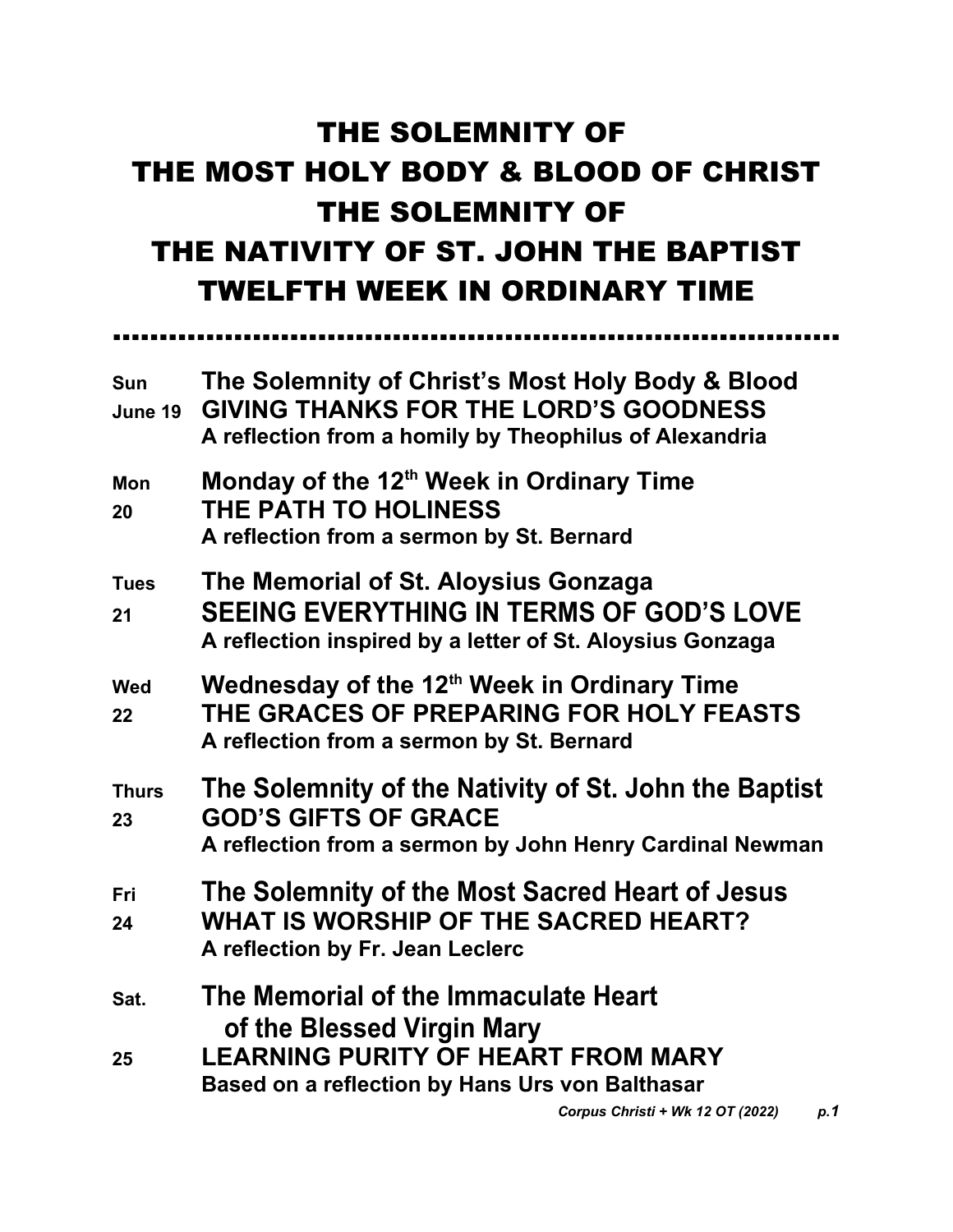#### *Sunday* **GIVING THANKS FOR THE LORD'S GOODNESS A reflection from a sermon by Theophilus of Alexandria**

What could bring greater happiness to those who love God, who long for true life, than the ability to enjoy God for ever while resting in divine contemplation? People who fill themselves with ordinary food and drink, and even indulge in selfish and passing pleasures, like to boast of their physical well-being. Those, however, whose first care is for their souls have a much better reason to be glad about a better sort of well-being. Having grown up nourished by the Holy Gospel, they will shine. As Isaiah says, it will be as though they were dressed in cloth of gold, richly embroidered!

Our spiritual journey has brought to us the highest and most life-giving mystery. The Lord has set before us a gift that words can't even describe rightly. We are meeting together for a life-giving and sacred meal. It brings us to the fulness of our heavenly calling. We have put on the wedding garment that is undefiled faith. We have come to Christ, our host, and Christ who waits upon us, Christ who loves and refreshes us, and Christ who is our food.

More than a fatted calf has been prepared for us. Wonderful are the words we hear spoken to us. Here is the Lamb of God who takes away the sin of the world. For us this lamb has been slain. The Heavenly Father is filled with joy that the Only Son is offered as a willing and voluntary victim. He isn't offered by the enemies of God but offers himself. His passion is voluntary!

Are you certain of his love for you? Pay attention, then, to the words of those who foretold all this. Consider, for instance, the words of King Solomon's prophesy: "*Wisdom has built herself a house and set up seven pillars; she has slaughtered victims and prepared wine and spread a table*". These are all symbolic realities. They pointed to what is not being fulfilled in fact. What is being given us are the unfailing delights of a heavenly banquet.

At this dinner, the Heavenly Giver is present in person. The divine gifts are placed before you. The sacred meal is ready. A life-giving wine has been prepared. The King of Glory summons us and the Son of God receives us. God, the Incarnate Word, invites us. The personal and subsistent Wisdom of God, having built a house, a temple not made by human hands, is giving us his own life-giving blood in the form of wine and his own body in the form of bread.

What a wondrous mystery. How marvelous the arrangements made by our God! How unsearchable the divine mystery! The Creator offers himself for the joy of his creatures. The one who is life itself gives himself to human being as food and drink for everlasting life. "*Come, eat my bread and drink the wine I have prepared for you*!" These are his words. I have prepared myself to be your food and drink, if you indeed long for me. I, says the Lord Christ, am the Word and Image of the Father, and I share flesh and blood with you so you may be saved. Taste and see how good the Lord is! What better reason could we have to give thanks?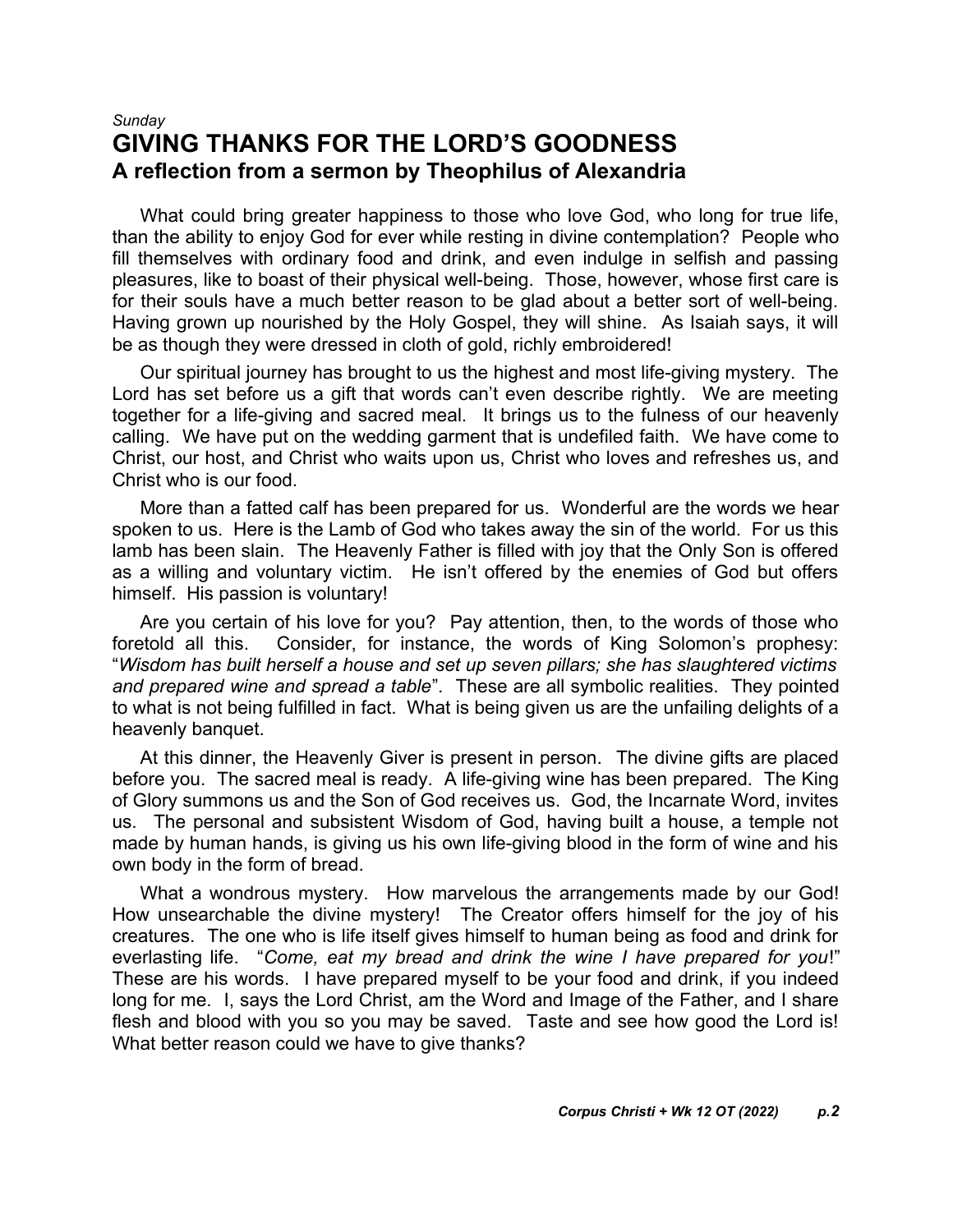#### *Monday* **THE PATH TO HOLINESS A reflection from a sermon by St. Bernard**

I rejoice that we are all students in the Lord's school, the Spirit's school. Here we learn goodness, discipline and knowledge. Here we affirm with the words of the psalmist: "I have understood more than all my teachers". Why is this so? Because we have clothed ourselves not in purple and fine cloth but in understanding and we ever strive to better understand the testimonies of God's prophets and holy ones. Happy are those who remain in this school of the Holy Spirit.

Let's pray: "Don't cast me away from your face or take your holy spirit from me, but create a pure heart in me, O my God, and renew a right spirit within me." It is characteristic of the Lord to cast away whatever is impure and to banish sin. To receive the Holy Spirit is to receive that holiness without which no one will see God. And yet who can refrain from every evil? Who can restrain himself, not only from bad actions but even from bad thoughts?

We must let God strip off our "old nature" and put on us a new one. We are to become new in the spirit of our minds and not simply in our flesh. We need to ponder what is right and walk in the newness of the Spirit and not simply in the written word. Christ brought a beautiful model of uprightness from heaven and he left it on earth. It is instilled in all his works.

Once the body has been set right through holy actions, and the heart purified and renewed by upright thoughts, saving joy is restored. Then we walk in the light of God's countenance and exult in God's name all day long. What, then, do we need to do except let ourselves be strengthened by a ruling spirit that is holy? In what is this strengthening if not in love? What other gift is worthy of our God? Nothing whatever will be able to separate us from this love of God.

Do you know how to possess yourself, to possess the gift God has given you in a holy way and not in dark passions or lusts? You have received a holy spirit. Is it your will that, whatever you want others to do to you, you also do for them? You have received a right spirit for service of your neighbor. This is the uprightness that each law commends to us. Then we are taught by our nature and by what is handed down in Scripture. If we persevere with strength in receiving both, we receive the ruling spirit of God. It is what God approves.

Manifold is the Spirit who inspires us in so many ways. The Spirit is bestowed on all for their benefit—for working the miracle of salvation and for help and for consolation. The Spirit lavishly bestows the common goods of life, and on both the good and evil. Truly God is unbounded in goodness and love. How ungrateful not to acknowledge this goodness. Doing this helps our weakness in every struggle if we turn to God with our entire hearts; then God works salvation. We can see by such experience that we are children of God. We experience God, the Spirit, in the mighty flame of love we find in our hearts. Let us too be filled with the spirit of forgiveness and with exultation. Let's us live our lives of dedication with all the fervor of the Spirit.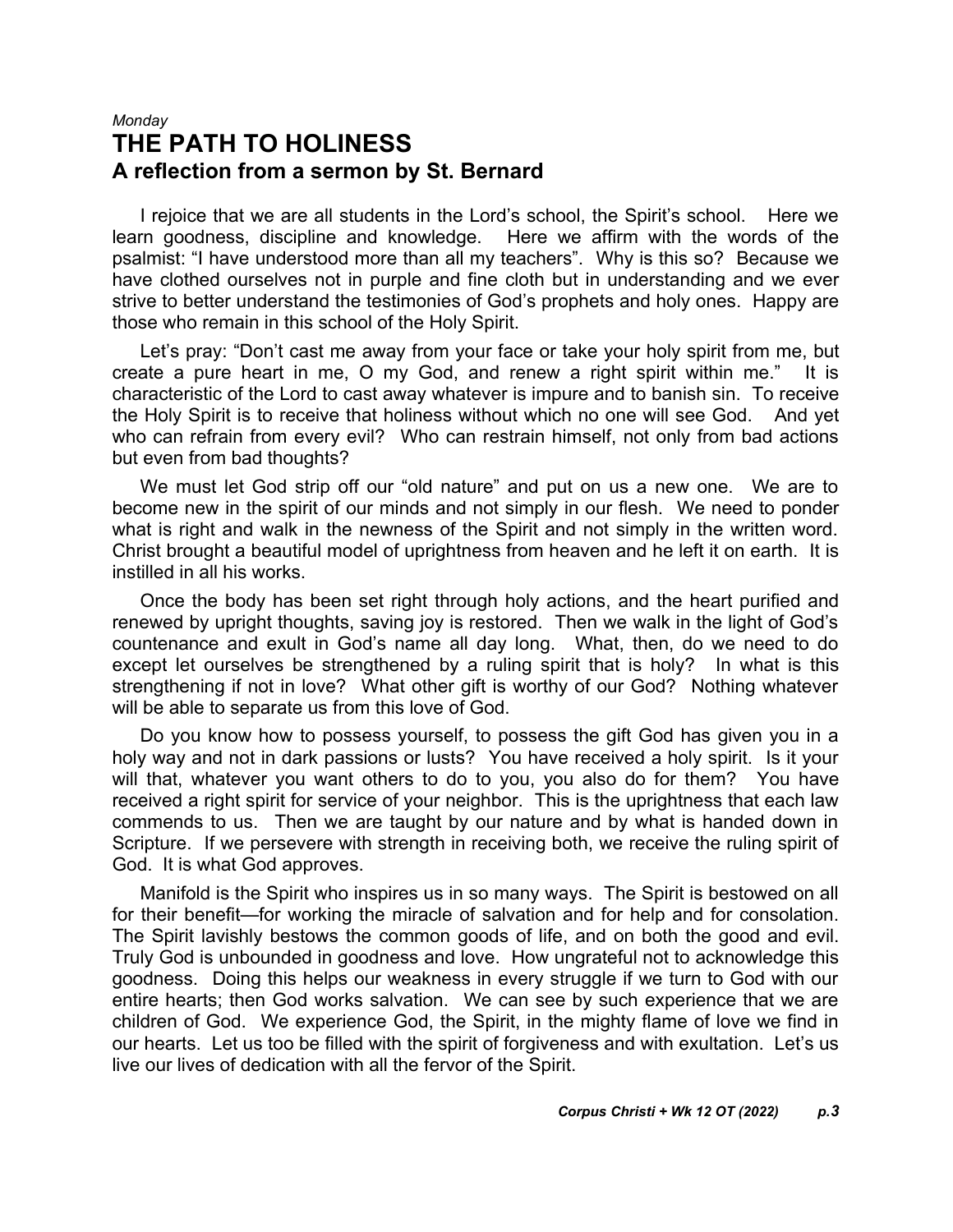## *Tuesday* **SEEING EVERYTHING IN TERMS OF GOD'S LOVE A reflection inspired by a letter of St. Aloysius Gonzaga**

Because young Aloysius Gonzaga was given the gift of a vital faith he saw that the greatest of all goods was God's very self. He renounced the title of Prince in favor of his younger brother and joined the Society of Jesus. He didn't do this simply for his own sanctity or to gain heaven for himself. He did it so he could be made an instrument of God in saving others. When, during his time of studies, the plague broke out and many were dying of it he volunteered to become a nurse and care-giver. He did not know what caused the plague and so could not take any precautions against getting it himself. Most of those who cared for the plague-stricken got it and died, as did Aloysius. He wrote a series of letters to his mother and family members as he lay dying. He was trying to share with his family the spiritual sight that led him to give his life to help others die in Christ.

"Mother, may the comfort and grace of the Holy Spirit be yours always. I am still lingering in this place of the dead and dying and must make my way to heaven at last. I long to praise God forever in the land of the truly living. I had expected to come to the end of my personal journey before this. St. Paul tells us that charity weeps with those who are weak and rejoices with those who rejoice so I hope that you will have exceedingly great joy in knowing that God, in his grace and love for you, has shown me the path to that genuine happiness that is knowing I shall never lose God!

"The divine goodness is a measureless depth and a shoreless ocean. When I plunge my mind into the mere thought of this I am carried away by the immensity of that goodness. I feel lost and bewildered. Think of it: In return for such brief and feeble labors as I have done God calls me to an eternal joy and peace. God's voice invites me to heaven and to infinite bliss! I have sought God, and this bliss, so lazily and with so little fervor. He offers me this reward as though for tears I so seldom actually shed.

"Care for the things of God. It would be an insult to God's boundless kindness to mourn as if really dead one who is alive and stands face to face with God. In God's presence, my prayers can bring you more wonderful support in your own troubles than anything I could do on earth. Besides, we will not be separated for long. We will see each other again, and in heaven. We will be united with our Savior. We will praise Jesus with all our heart and soul! We will sing of God's mercies forever! We will rejoice in eternal happiness!

"When God reclaims the life we have on loan, God simply makes sure the treasures we are will be kept safe. God only wants to give us the blessings we ourselves want most to have. I write this with the one desire that you and my family will look upon my departure as a joy and special favor. Speed me with your blessings—especially with a mother's blessing—in my passage across the waters of death to the shore on which all blessings are found. I can find no better way of telling you how I love and respect you and how much I owe you." God be with you and bless you.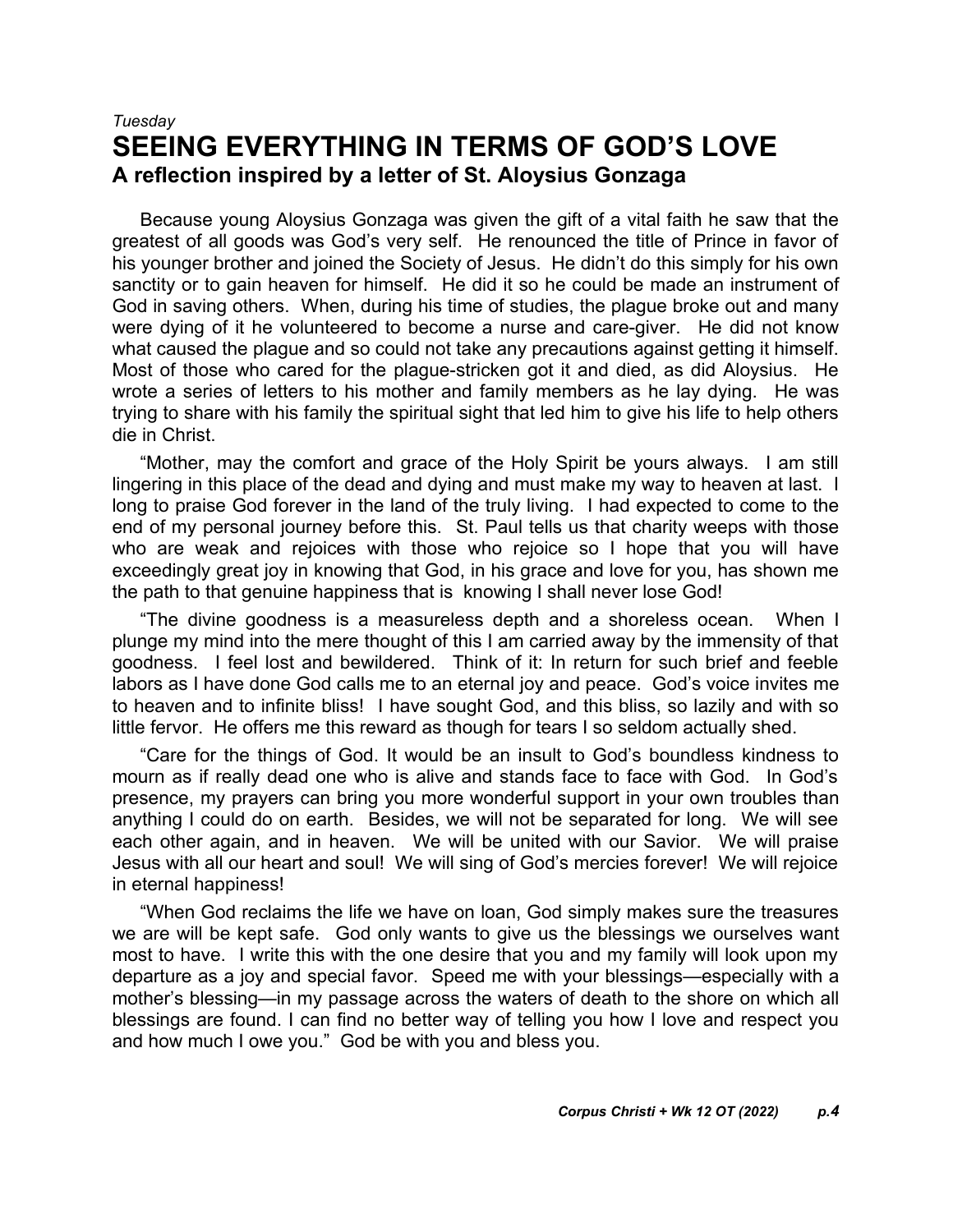#### *Wednesday* **THE GRACES OF PREPARING FOR HOLY FEASTS A reflection from a sermon by St. Bernard**

How do you prepare to celebrate a holy day or the feast of a saint? Do you think of decorations and special meals or freedom from work? Remember that worldly celebrations are often accompanied by drunkenness and other works of darkness and we mustn't be children of the night but of the light. Let's think of three of the benefits we can hope to receive from our celebration of such a day. First, we can think of the help that can come to us from the holy one we celebrate. Second, think of the good example we can give to others if we celebrate a holy day in a holy way. Third, think of your own shame if your life hasn't been holy.

When we celebrate a feast of the Lord or of a saint, we should remember that those who are with God don't love us less but more and better for being with God. God is love and the closer we are to God the more our life expresses love in all we are and do. What is good in a person isn't lessened by the closeness of God but made more perfect. That is why we should look for graces and helps when we celebrate the Lord or one of the saints. St. Paul noticed that God uses very ordinary people to help others, and especially in leading them to salvation. God didn't reject his Chosen People because many refused to believe in Christ but intends to use our faith to help them. Jesus (e.g.) came among us to help all, and did it through the Israelites that came to him and worked with him when he called.

Now Jesus would do the same with us. Let's think of how the examples of those the Lord's followers, accepting even death, put us to shame. Jesus said, *"I am the way, the truth and the light"*. Others have walked that way; they were made of the same stuff we are and yet walked with the Lord, turning neither to left nor to right. Why we can't follow them as they followed Christ? We are offered the same grace they were given. Accept it. No wonder we're ashamed. Why think you can't do by grace what others did by grace? Yes, we live in what is called a valley of tears and shouldn't expect to escape tears and trials, but the Lord Jesus bore his cross and we have to follow in his footsteps. He commanded us to.

Don't look only at the wondrous things our Lord and the saints have done and ignore all that was dark, difficult and painful. We have great cause for rejoicing, even in our sorrows and shame. Ponder this as you prepare for holy celebrations. If you do, it will lead us to turn to God with special fervor and dedication. Think of what great things God did, not only through his only Son but through the Blessed Virgin and saints like Peter and Paul. Paul tells us that just when he was humanly weak, he was strong in God. You and I can't plead human weakness as an excuse; it isn't an excuse but an embarrassment. When we are weak, we can best witness to God's love and grace by doing all that is involved in walking the way of holiness but not on our own. That is what our special celebrations are about. Let us rejoice in God's great marvel that is the grace that enables us to do what we of ourselves cannot. It is in God that we are strong, and never stronger than when we confess our weakness.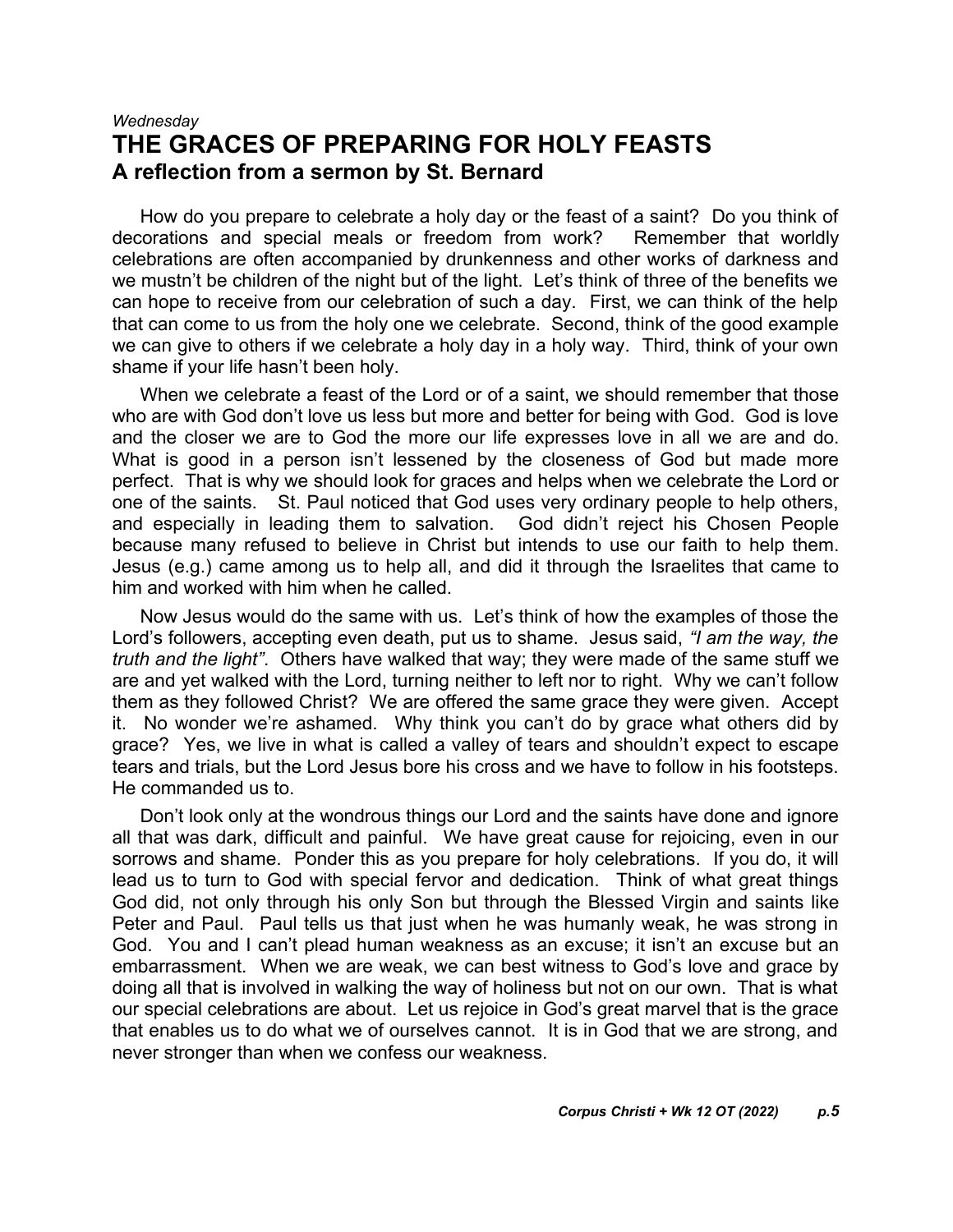### *Thursday* **GOD'S GIFTS OF GRACE A reflection taken from a sermon by John Henry Cardinal Newman**

Let's consider the majestic and even severe sanctity of Holy John the Baptist. He seems to have had a privilege very nearly as exalted as the Most Blessed Mother of God! She was conceived without sin, and he was born without it. Each was, in their way, chosen by God, and freed from every obstacle to doing God's will fully and with a pure and complete gift of self in praise and service.

St. John, in the beginning of his existence, was a partaker of Adam's curse and so lay under God's wrath. He had need of that grace which is the life and strength of every human person. Yet Christ, the Lord and Savior, came especially to him, brought by the Holy Mother of God. When Elizabeth greeted Mary and she responded, the grace given to her was given also to John and he was cleansed from sin and brought as close to God as a human person can be.

Think of the reason why we celebrate the "birth" of John the Baptist. The Church doesn't celebrate anything unholy; it doesn't celebrate any birth except that of Jesus and of Mary and of St. John the Baptist. It doesn't matter how holy they later became. It doesn't celebrate St. Augustine's or St. Gregory's or St. Bernard's or St. Aloysius' birth. They were all born in sin. The Church celebrates their conversions, the gifts given them by God—their martyrdoms, their deaths, and even the translations of their relics; but it doesn't celebrate their births. What it celebrates is God's grace and the wonders it works in all sorts of people.

Reflect, then, on the very special grace given to the Baptist. The way he began, under the power of this grace, was the way he lived and the way he died. He was carried away by the Spirit into the desert. He lived on the simplest food and with the rudest of clothing, and perhaps in caves otherwise inhabited only by wild animals. For thirty years he led such a life. It was a life of mortification and of meditation. He lived in this way until God called him to preach penance and proclaim the coming of the Christ. He was even given the grace to baptize his Savior. And then, having done the work God had given him to do, he laid it aside. He was an instrument of God, used and then laid aside when it was time. He languished in prison until the grace of martyrdom came.

The themes that light up his life are those of grace and holiness. To be holy is to be close to God. This is not something we can do of ourselves. We can only respond to the call of divine grace. He was called to witness to holiness in all he was and did. He was called to consecrate his entire life and self in response to God's grace, calling him even while still in his mother's womb.

This is a most marvelous grace and calling. A most marvelous saint John was. From childhood a hermit dedicated to living only for God and the coming of God's kingdom. Yes, he was also a preacher to those who were fallen and perhaps living in sin. He called them to God not only by word but by example. As God had called him through Mary's word to Elizabeth, so he called others through his words, until the time came for him to point to the lamb of God and then retire from the scene until the Lord indicated to him the further grace he should live. All these were graces of witnessing to God's grace and love. We can do no better, even want no better, than that.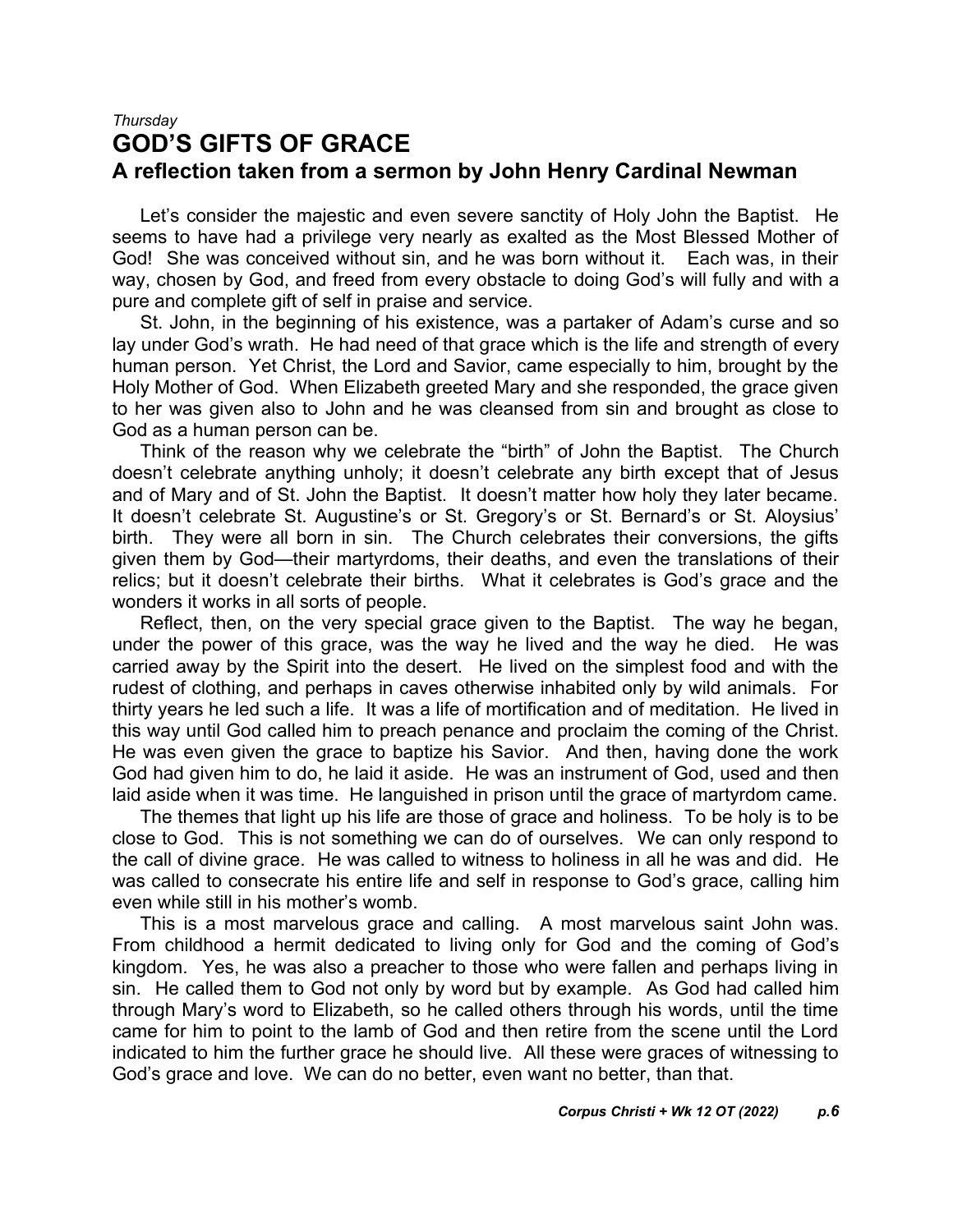#### *Friday* **WHAT IS WORSHIP OF THE SACRED HEART? A reflection by Fr. Jean Leclerc**

There are two essential aspects of our celebration of the Sacred Heart of Jesus. The first is that we are worshipping God when we worship the Sacred Heart. We worship God incarnate in Jesus Christ, our Savior, and we worship him in the humanity which he took upon himself. When we speak of someone's heart, we usually aren't referring to that person's physical heart simply as an organ that pumps blood through the body. We are referring to the heart also as a symbol of a person's love and concern for others. In Jesus Christ we encounter God become human and so taking to himself a human heart, physically and symbolically. Because of its unity with the Godhead, the humanity of Jesus is really and truly, hypostatically, united to the Person of the Word of God made flesh. This heart is the center and sign of God's charity in human form. That is what we worship when we worship the Sacred Heart of Jesus.

When we worship God, then, we primarily worship. We don't worship God to make reparation or to plead for this or that. If we do these things, we do them as part of worshipping and adoring God as redeeming and uplifting love. If we want to make reparation, we can only do it by letting ourselves be taken into the redeeming sacrifice of Jesus Christ and we do it because we want the entire world to experience the effects of this redemption. Christ alone takes away the sins of the world and we can only be a part of this as one with Christ.

To adore God is to offer ourselves to God. This is the purpose of all adoration of the Sacred Heart. It is the heart of Jesus Christ fully and for all eternity offered wholly and fully to God the Father in the Holy Spirit. Sometimes this has been referred to as "devotion" to the Sacred Heart. The Latin word behind the English means simply to dedicate oneself wholly. In Christian faith, the word refers to the interior disposition by which a person dedicates self, gives self, and consecrates self to God through Jesus.

Devotion is worship. Primarily, it is a form of liturgical worship. That means it is community worship and not something merely or primarily private. What is more, this worship is a way of acting out the Christian faith in action. The meaning and the fruits of worship have to overflow in Christian living and serving. That is what devotion to the Sacred Heart points to first and primarily. Because this devotion has so many and such rich facets it can't stop with Jesus' human heart. If we plunge into this self-dedication, we plunge into that of the Church to its Lord and bride—into the life of the Trinity itself. In the eyes of the Heavenly Father, each of us and all of us together as a Church constitute only one heart in and with the heart of Christ.

If we would deepen our understanding of what we do, we should recall how St. Paul spoke of charity and its manifestations. They were concrete and practical. They were deeds of love, and they spoke of his love for his converts. He talked about a "visceral" love, a gut-level love. We think of Christ's heart but it's his whole insides. There isn't anyone who loves humans as they need to be loved to be redeemed except Jesus Christ. If we would be part of this we must love as He loves and in his love.